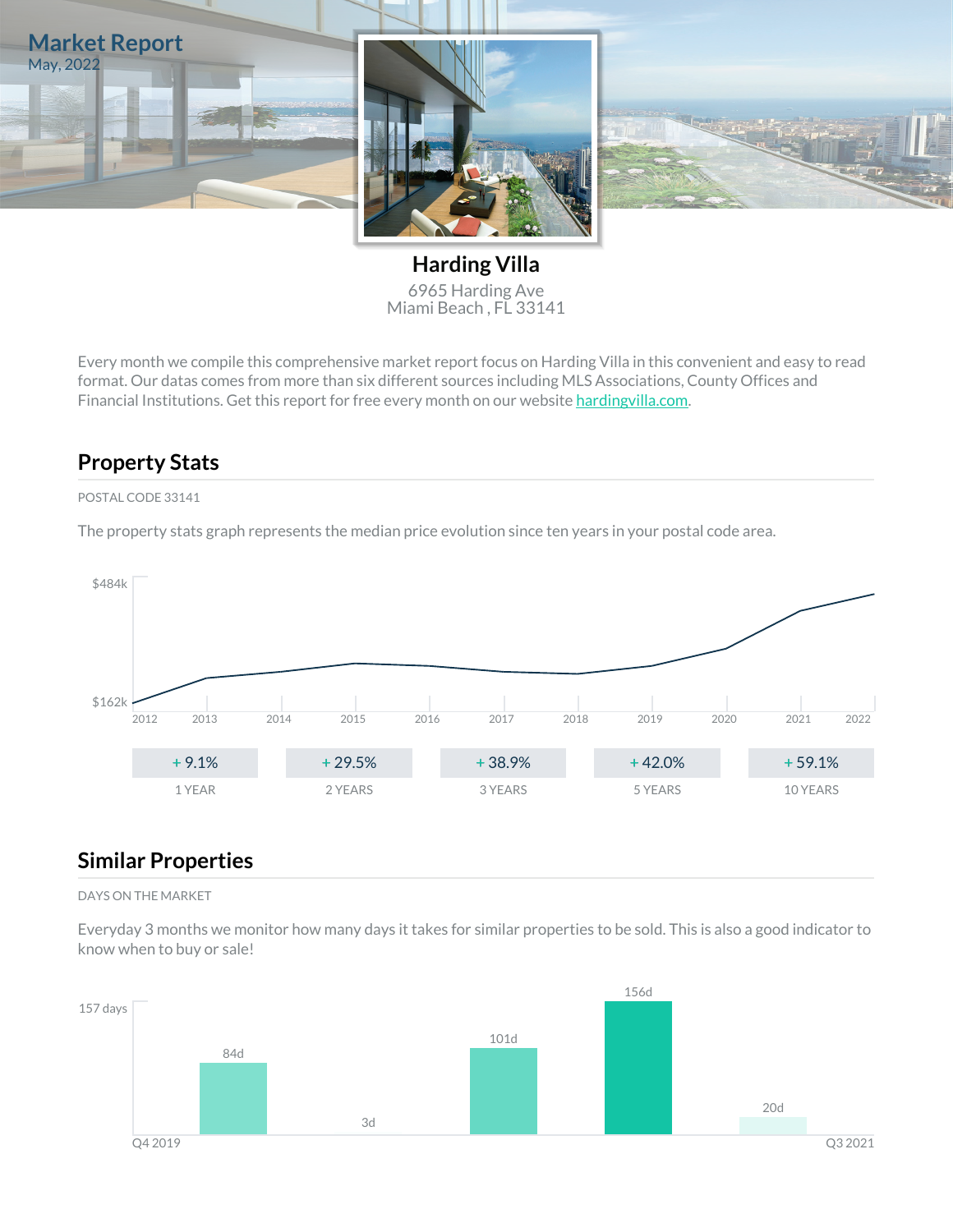### **Mortage Rates**

PER YEAR

Understanding mortgage economics is important when you want to buy with a loan. Below is the historical yearly average mortgage rates in the Unites States retrieved from Freddie Mac©

#### 30 YEARS FIXED 4.4%



#### 15 YEARS FIXED 3.9%



### 5/1-YEAR ADJUSTABLE 3.9%



### **Schools**

CLOSEST

Having good schools nearby is important if you have kids or plan to rent or sell your home. Ratings are retrieved from the leading independent and nonprofit GreatSchools©

ELEMENTARY SCHOOL Mater Academy Miami Beach 8/10

MIDDLE SCHOOL Miami Arts Charter School 10/10

HIGH SCHOOL North Miami Senior High School 3/10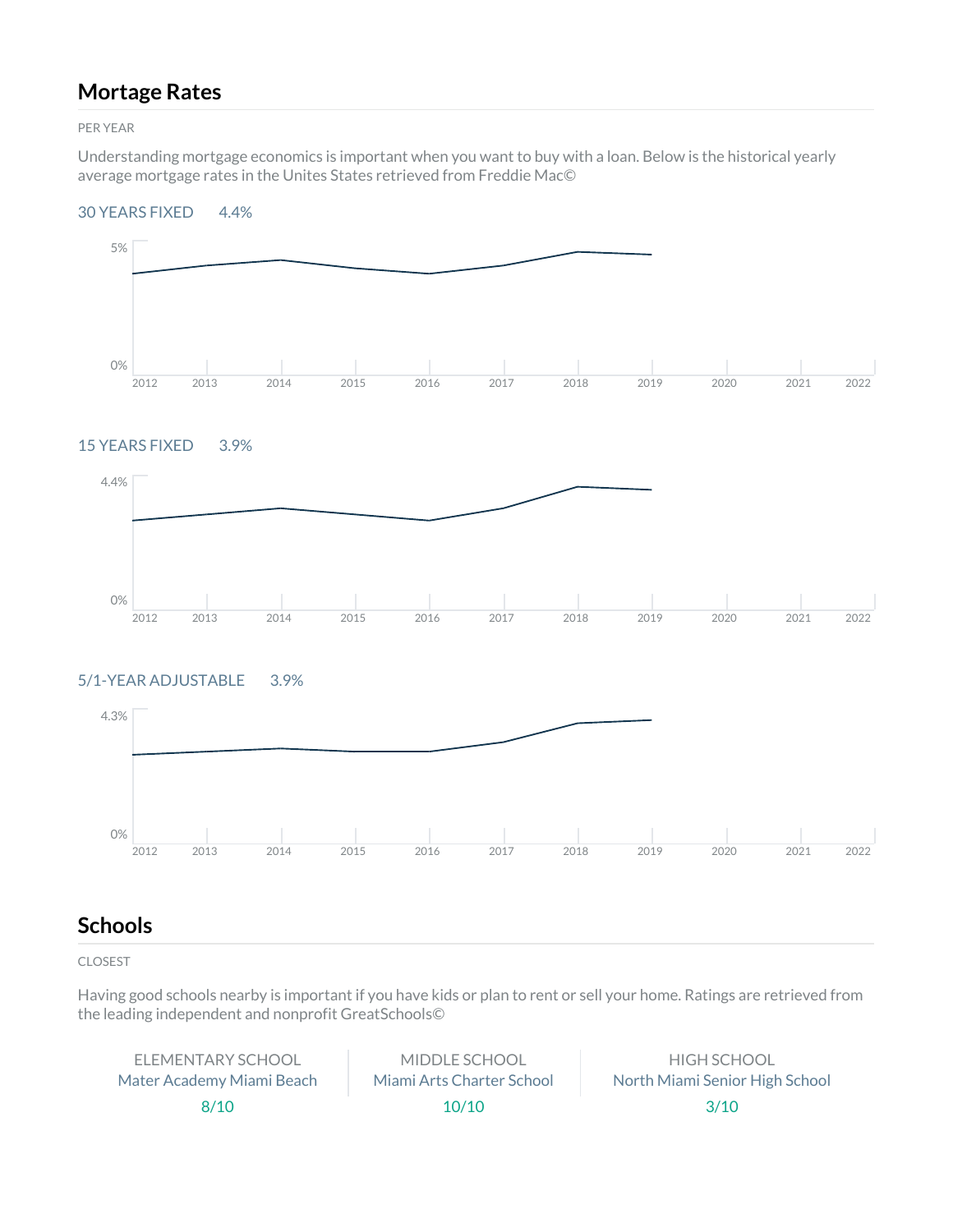### **Insights**

IN HARDING VILLA

Below the average listing prices of available unit per property type.

% to % CAP RATE Yearly net income when rent

3% NEGOTIABILITY What you can negotiate



**Activity**

SOLD OR RENTED

Below the latest transactions reported by the local MLS Association for Harding Villa



| \$220,000       | $\leftarrow, \n \mathbb{B}$ , |
|-----------------|-------------------------------|
| <b>UNIT 501</b> | <b>SOLD   JUN 2021</b>        |



UNIT 502 SOLD | JUL 2021





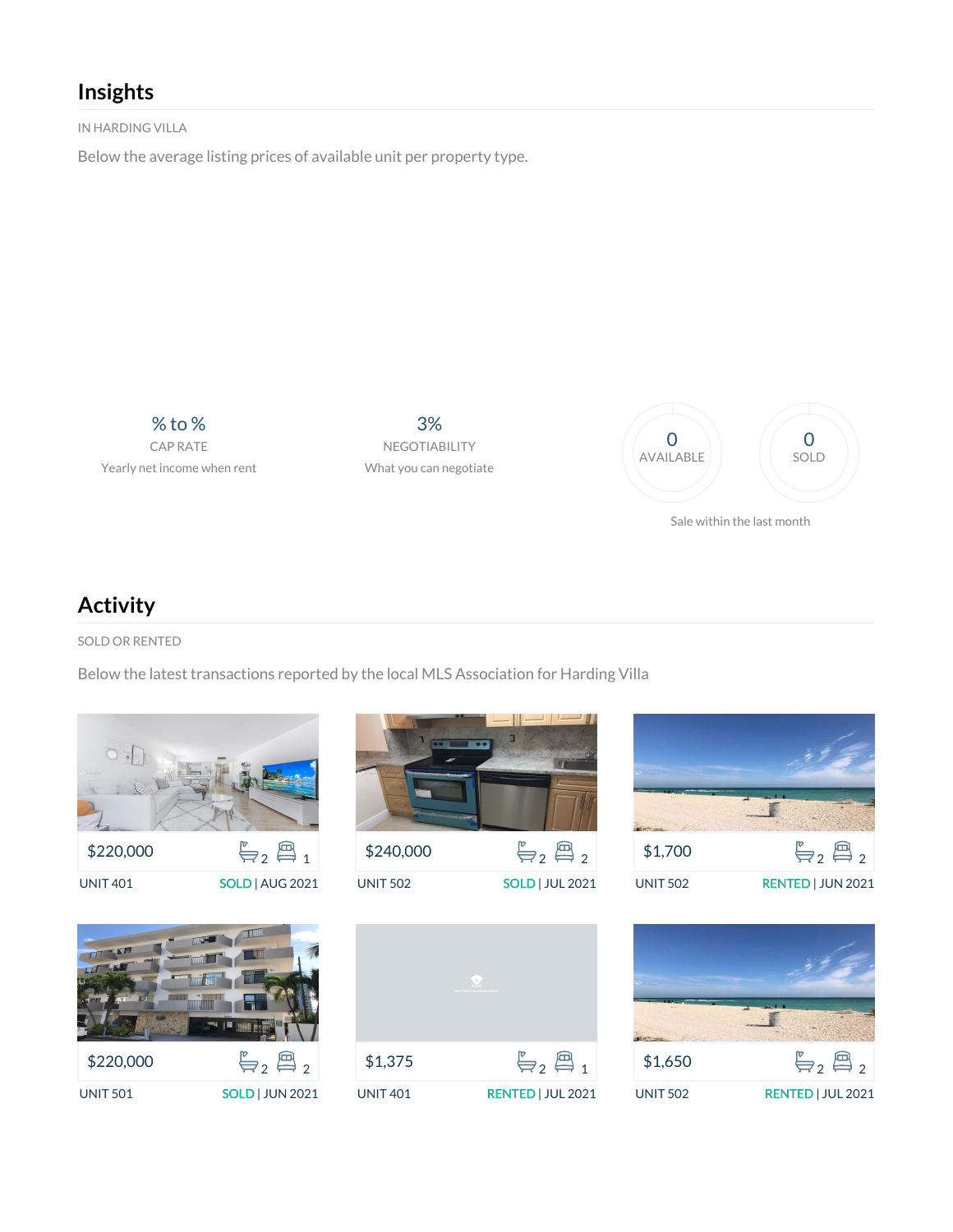# **Sold**

LAST 20 PROPERTIES SOLD IN HARDING VILLA

| Unit | Price     | Beds/Baths | \$/Sqft | Sqft  | <b>Buying Date</b> | Days on Market |
|------|-----------|------------|---------|-------|--------------------|----------------|
| 401  | \$220,000 | 1/2        | \$292.6 | 752   | <b>Jul 2021</b>    | 20             |
| 502  | \$240,000 | 2/2        | \$285.7 | 840   | <b>Jun 2021</b>    | 156            |
| 501  | \$220,000 | 2/2        | \$292.6 | 752   | <b>Jul 2020</b>    | 101            |
| 407  | \$160,000 | 1/2        | \$246.9 | 648   | Feb 2020           | 3              |
| 406  | \$199,000 | 1/2        | \$315.9 | 630   | <b>Nov 2019</b>    | 84             |
| 307  | \$154,900 | 1/2        | \$239.0 | 648   | <b>Aug 2018</b>    | $\overline{7}$ |
| 502  | \$239,000 | 2/2        | \$284.5 | 840   | Mar 2017           | 47             |
| 502  | \$239,000 | 2/2        | \$284.5 | 840   | Mar 2017           | 47             |
| 205  | \$240,000 | 2/2        | \$240.0 | 1,000 | Aug 2015           | 197            |
| 205  | \$240,000 | 2/2        | \$240.0 | 1,000 | Aug 2015           | 197            |
| 501  | \$225,000 | 2/2        | \$299.2 | 752   | <b>Jun 2015</b>    | 38             |
| 501  | \$225,000 | 2/2        | \$299.2 | 752   | <b>Jun 2015</b>    | 38             |
| 202  | \$250,000 | 2/2        | \$250.0 | 1,000 | <b>Nov 2014</b>    | 697            |
| 202  | \$250,000 | 2/2        | \$250.0 | 1,000 | <b>Nov 2014</b>    | 697            |
| 201  | \$185,000 | 1/2        | \$246.0 | 752   | Feb 2013           | 117            |
| 201  | \$110,000 | 2/1        | \$146.3 | 752   | <b>Jul 2012</b>    | 30             |